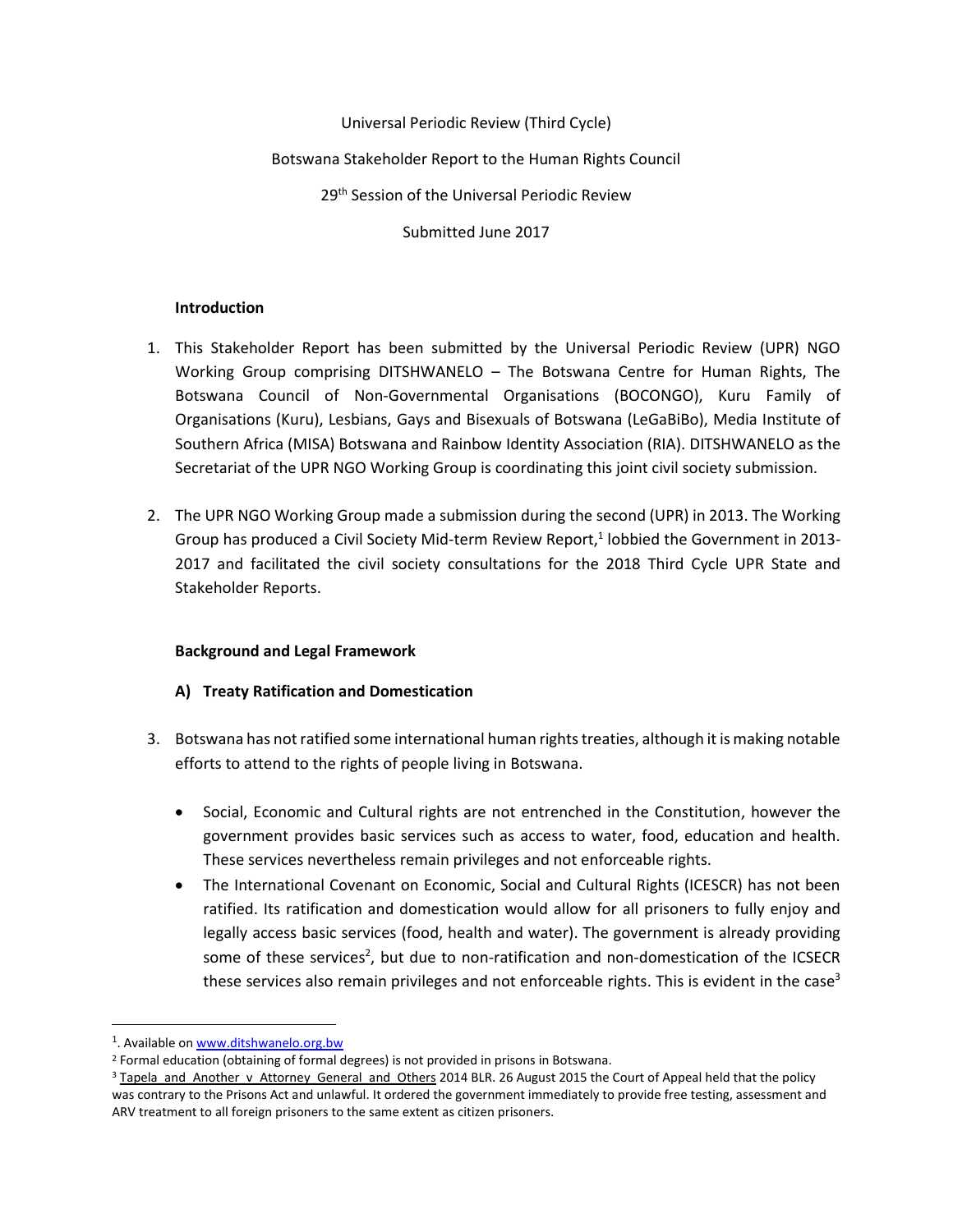where the courts held that the government should provide ARV treatment to non-citizen prisoners. If the government had ratified and domesticated the ICESCR, there would be legislation obliging it to provide these health services to prisoners regardless of whether they are citizens of Botswana or not.

- The Government of Botswana, through its Office of People With Disabilities and civil society organisations, implements non-legally binding policies relating to people with disabilities. There is no legislation for the specific protection of people with disabilities. Ratification and Domestication of the International Convention on the Rights of People With Disabilities (ICRPWD) would ensure recognition and protection of the these rights.
- Botswana has not ratified the Second Optional Protocol to the International Covenant on Civil and Political Rights (ICCPR) and the Optional Protocol to the Convention Against Torture (CAT).
- Although Botswana has ratified the ICCPR, it has not been domesticated. This makes it difficult to enforce. The ICCPR provides for political rights for all, including prisoners. In Botswana, prisoners convicted and sentenced to less than six (6) six months' imprisonment, may register to vote, but no prisoner voted during the 2014 general elections<sup>4</sup>.
- There are certain International Labour Organisation (ILO) Conventions<sup>5</sup> which have not been ratified by Botswana. These affect the rights of workers, including domestic workers and rights of indigenous peoples
- Botswana signed and acceded to the Revised SADC Protocol on Gender and Development on 10 May 2017.<sup>6</sup> However, due to the dualist nature of the legal system, an international instrument is not legally binding until it is domesticated into national law. The provisions of the SADC Gender Protocol are not legally binding on the state or the public.
- 4. CAT<sup>7</sup>, CERD<sup>8</sup>, CEDAW<sup>9</sup> and ICCPR, though ratified have not been domesticated. There is national legislation which allows for some of the legal remedies therein. The Convention on the Rights of the Child (CRC)<sup>10</sup> was domesticated in the Children's Act 2009<sup>11</sup>. However, this Act permits corporal punishment in both schools and the home, contrary to the CRC.

### 5. **We recommend that the Government of Botswana should:**

 Finalise ratification and domestication of the International Convention on the Rights of People With Disabilities (CRPWD) to ensure the implementation, within a rights framework, of already existent policies for people with disabilities, by December 2018.

<sup>4</sup> Section 6(1)(b) of the Electoral Act.

<sup>5</sup> ILO Conventions 169 and 189

<sup>6</sup> https://www.sadc.int/news-events/news/botswana-signs-revised-sadc-protocol-gender-and-development/

<sup>7</sup> UN Convention Against Torture (CAT),

<sup>8</sup> UN Convention on the Elimination of Racial Discrimination (CERD)

<sup>9</sup> UN Convention on the Elimination of Discrimination Against Women (CEDAW)

<sup>10</sup> UN Convention on the Rights of the Child (CRC)

<sup>11</sup> Children's Act of 2009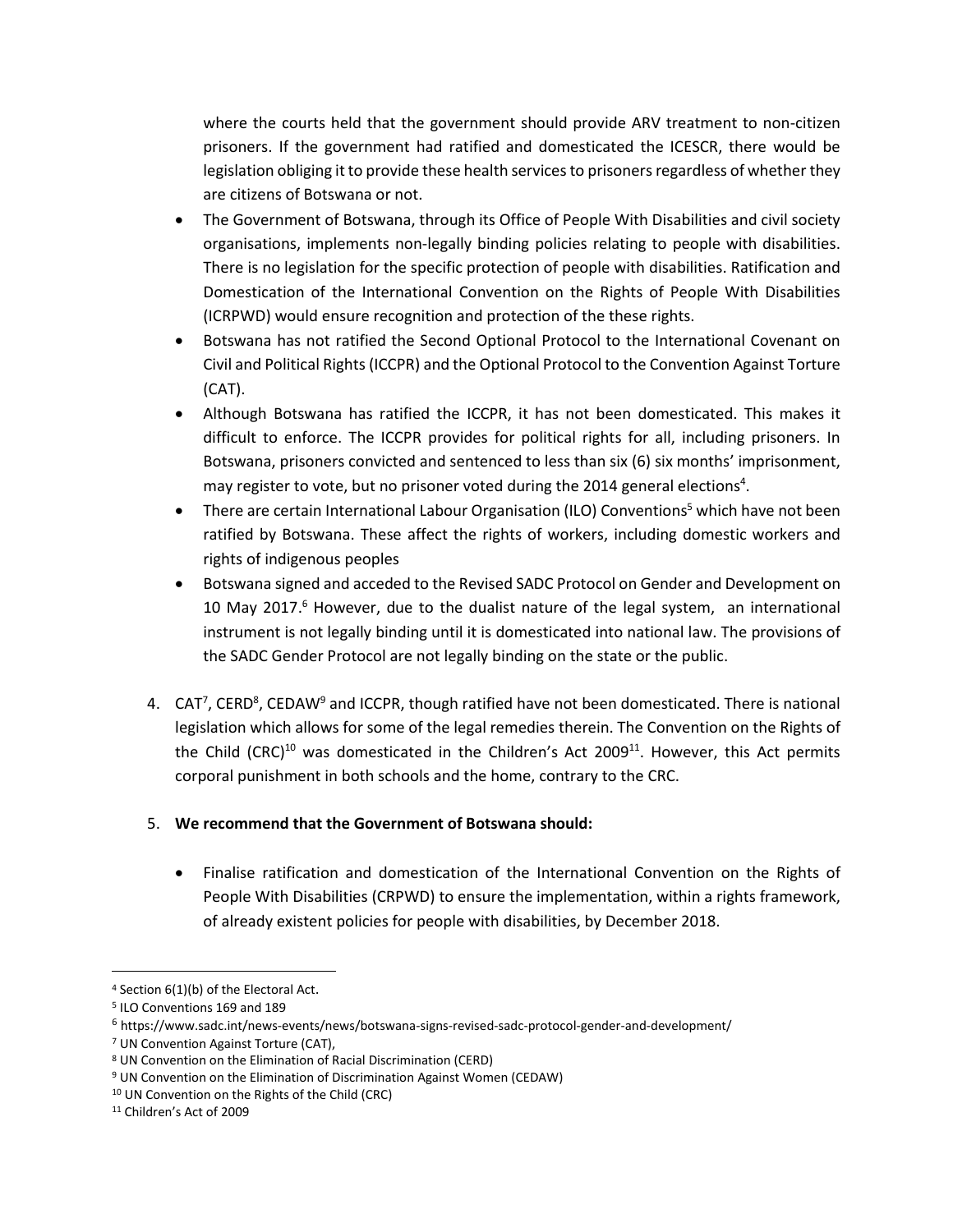- Develop, in consultation with parliament and civil society, a policy framework to guide practices and procedures concerning international treaty processes, which create rights and obligations in international law.
- Undertake to conduct research to determine compliance between domesticated international treaties, national laws and international human rights standards.
- Provide information about how many prisoners, both citizen and non-citizen have received ARV treatment since 26 August 2015 in accordance with the 2015 Court of Appeal ruling.
- Undertake to create and put into effect a mechanism to enable all prisoners convicted and sentenced to less than six (6) months' imprisonment to vote in the 2019 general elections.

# **B) Environment**

l

- 6. Botswana has legislation and is party to regional and international climate change and conservation treaties.
	- Parliamentary consultation is important before the government signs, ratifies and domesticates regional and international treaties addressing climate change.
	- $\bullet$  Human and wildlife conflict exists due to implementation of some treaties  $^{12}$ , especially in northern Botswana
	- Hunting ban review recommended as it has affected the livelihoods of the indigenous persons (Basarwa/San) living in Botswana, as well as the vegetation in areas where there is an over-abundance of wildlife $13$
	- Public education necessary about climate change to create innovative ways to conserve and protect the environment.

- Produce and make public its implementation plan of its Nationally Determined Contribution (NDC) of 15% reduction in CO2 emissions by 2030.
- Develop, together with civil society, public-awareness material on climate change and laws pertaining to the environment in Botswana
- Undertake consultations with affected communities before Botswana signs, ratifies and domesticates regional and international treaties relating to the environment, including wildlife.

<sup>&</sup>lt;sup>12</sup> Botswana is party to a number of multilateral and regional environmental agreements these being the Convention on Wetlands of International Importance (Ramsar Convention 1971); the Conven- tion on International Trade in Endangered Species of Wild Flora and Fauna (CITES, 1973); the Convention on Biological Diver- sity (1992); the Climate Change Conven- tion (1992); Kyoto Protocol to UN Framework on Climate Change; Vienna Convention for the Protection of the Ozone Layer (1985); Montreal Protocol of Substances that deplete the Ozone Layer (1987) the UN Convention to Combat Desertification (1994); the Basel Convention on the Trans- boundary Movements of Hazardous Wastes and their Disposal (1989) the Permanent Okavango River Basin Agreement (1994); the SADC Protocol on Wildlife Conservation and Law Enforcement (1999)

<sup>&</sup>lt;sup>13</sup> Due to overpopulation of some wildlife, they tend to live outside of demarcated areas on conservation.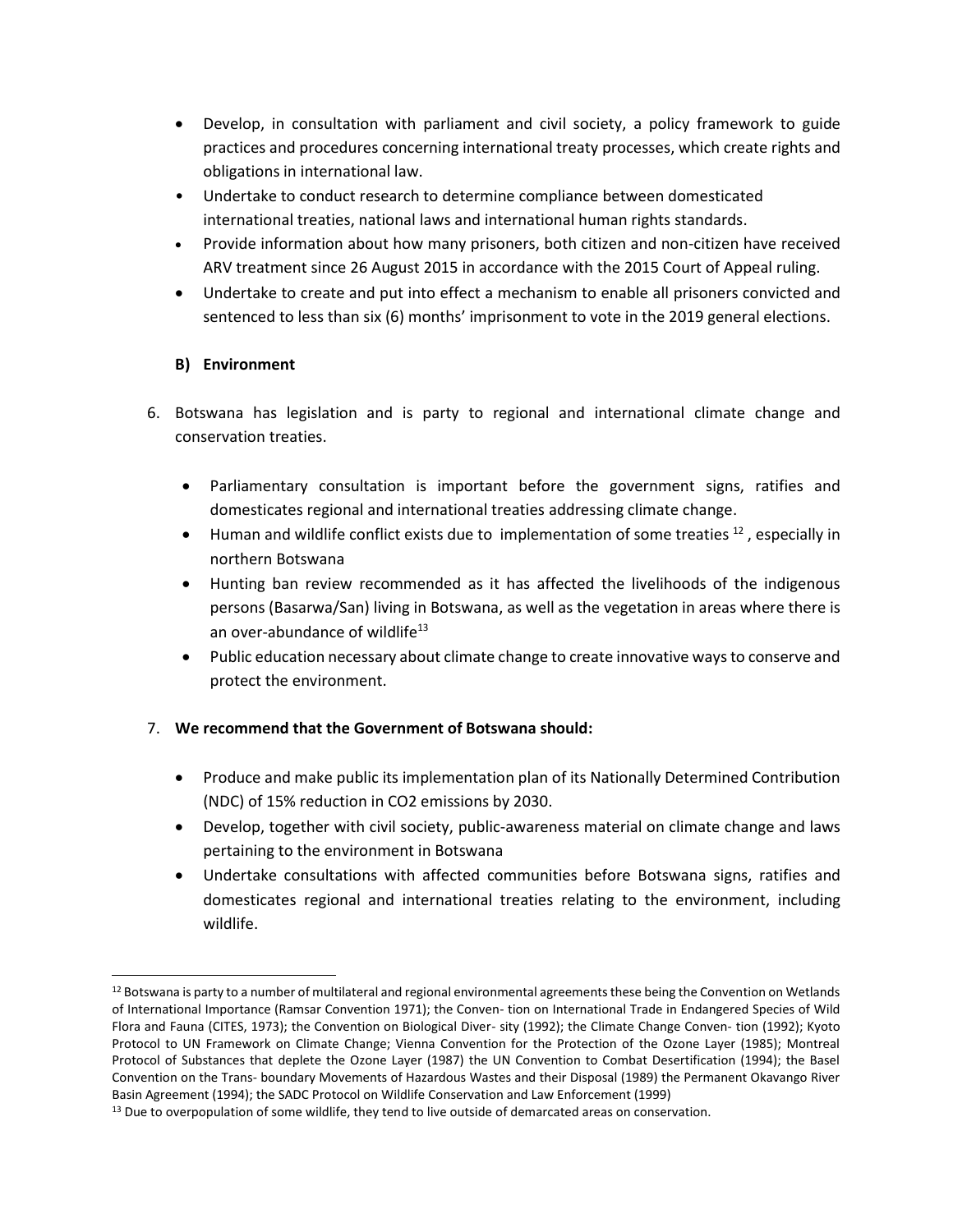- Make compulsory, the conducting of social impact assessments and consultations with affected communities before any laws are made relating to the environment to ensure that no community is arbitrarily deprived of its natural resources and land $14$
- Conduct mass information campaigns, including through proactively engaging with communities, to explain the legal framework in place regarding land allocation, their rights, procedures to be followed and available options, including when communities have settled on self-allocated land for years.<sup>15</sup>
- Undertake a participatory study and implementation plan with affected communities addressing human and wildlife conflict (including destruction of vegetation by wildlife)
- Produce a Compensation Policy Document, including a time-specific Implementation Plan and Budget for the compensation of property damage by wildlife.
- Develop a comprehensive Strategy for providing uninterrupted access to safe drinking water and sanitation through sustainable water management, in the foreseen increasing water stress in Botswana. 16

# **Education**

- 8. Access to schools has proven to be difficult for orphans and vulnerable children as they tend to live far from institutions of learning.
	- The Children's Act<sup>17</sup> guarantees the Right to Education, but does not guarantee the Right to Access to Education. This means that the government does not have to ensure that schools and education are accessible to all children (including those with disabilities)
- 9. There is no National Anti-Bullying Policy for schools in Botswana and many schools do not have anti-bullying policies
	- Bullying occurs in schools. With no policy, students, teachers, parents and government officials lack guidelines to deal with it.
- 10. Corporal punishment is used in schools despite the CRC stating that children should not be subjected to degrading and painful forms of punishment $18$ 
	- In spite of the official guidelines for administration of corporal punishment, there have been reported cases where children have been seriously injured by their teachers

 $\overline{\phantom{a}}$ 14 Section 8 of the Constitution states that no one should be deprived of property arbitrarily

<sup>&</sup>lt;sup>15</sup> Report of the UN Special Rapporteur in the field of cultural rights, 2016. A/HRC/31/59/Add.1

<sup>&</sup>lt;sup>16</sup> Report of the UN Special Rapporteur on Water and Sanitation, 2015.A/HRC/33/49/Add.3. 13 July 2016.

<sup>17</sup> Section 18 of the Children's Act provides for the right to education

<sup>18</sup> Article 19; 28, para. 2; and 37, inter alia of the Convention on the Rights of the Child (CRC)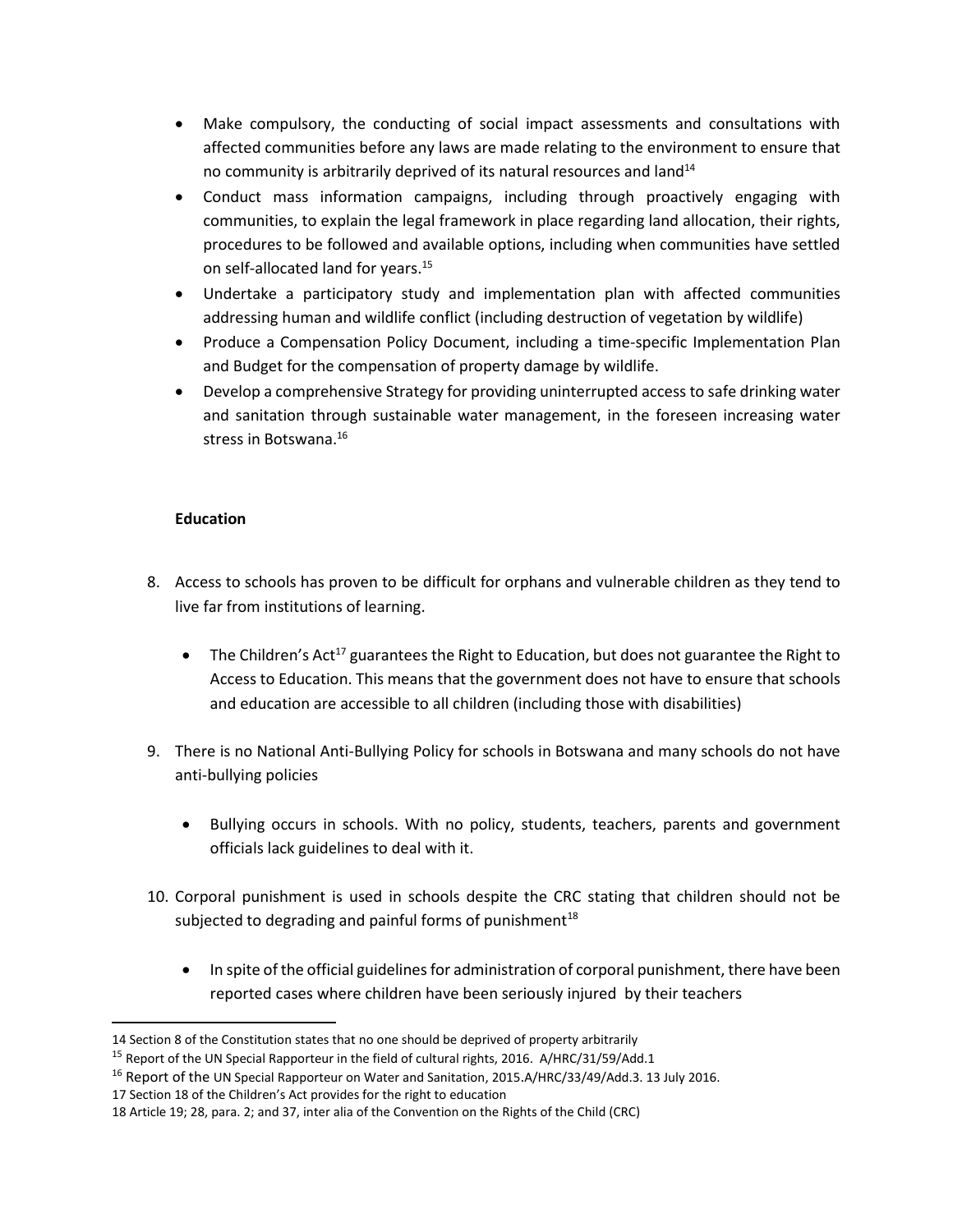- 11. There is a need for mother-tongue education in schools as children are only taught in Setswana (national language) or English (official language). This makes learning difficult for those children whose mother-tongue is neither of the two languages.
	- Children in areas where the mother-tongue is not Setswana often drop out of school at a young age because they are unable to learn effectively

- Make right to and by extension, access to education, fundamental rights entrenched in the Constitution
- Produce a National Anti-Bullying Policy for schools to combat all forms of bullying in schools
- Produce a Mother-Tongue Policy to enable recognition of multiculturalism. Produce an implementation plan to introduce mother-tongue education in schools in a phased manner. It should include training for teachers to enable them to teach in the different languages
- Conduct a study to collate statistics about children with disabilities and their access to education to ensure that their right to access to education is protected and enforced
- Conduct a study about alternative forms of discipline with the aim of abolishing corporal punishment in schools
- Review the Children's Act with the aim of abolishing corporal punishment in schools

### **C) Citizenship**

- 13. Botswana does not allow for dual citizenship<sup>19</sup> after the age of 21 years, and this has resulted in situations where people, particularly children, become stateless.
	- The Constitution of Botswana does not expressly provide for the right to Nationality. The Botswana Children's Act of 2009, however, does provide for this right by stating in section 12 that 'every child has a right to a nationality from birth'.
- 14. The acquisition of citizenship in Botswana is regulated by the Botswana Citizenship Act of 1998 which confers citizenship on persons as follows:
	- By birth, if the person is born in Botswana and one of his or her parents is a citizen of Botswana.
	- By descent, if born outside of Botswana and at the time of birth, either of his or her parents is a citizen of Botswana.

 $\overline{a}$ 

<sup>19</sup> The Botswana Citizenship Act of 1998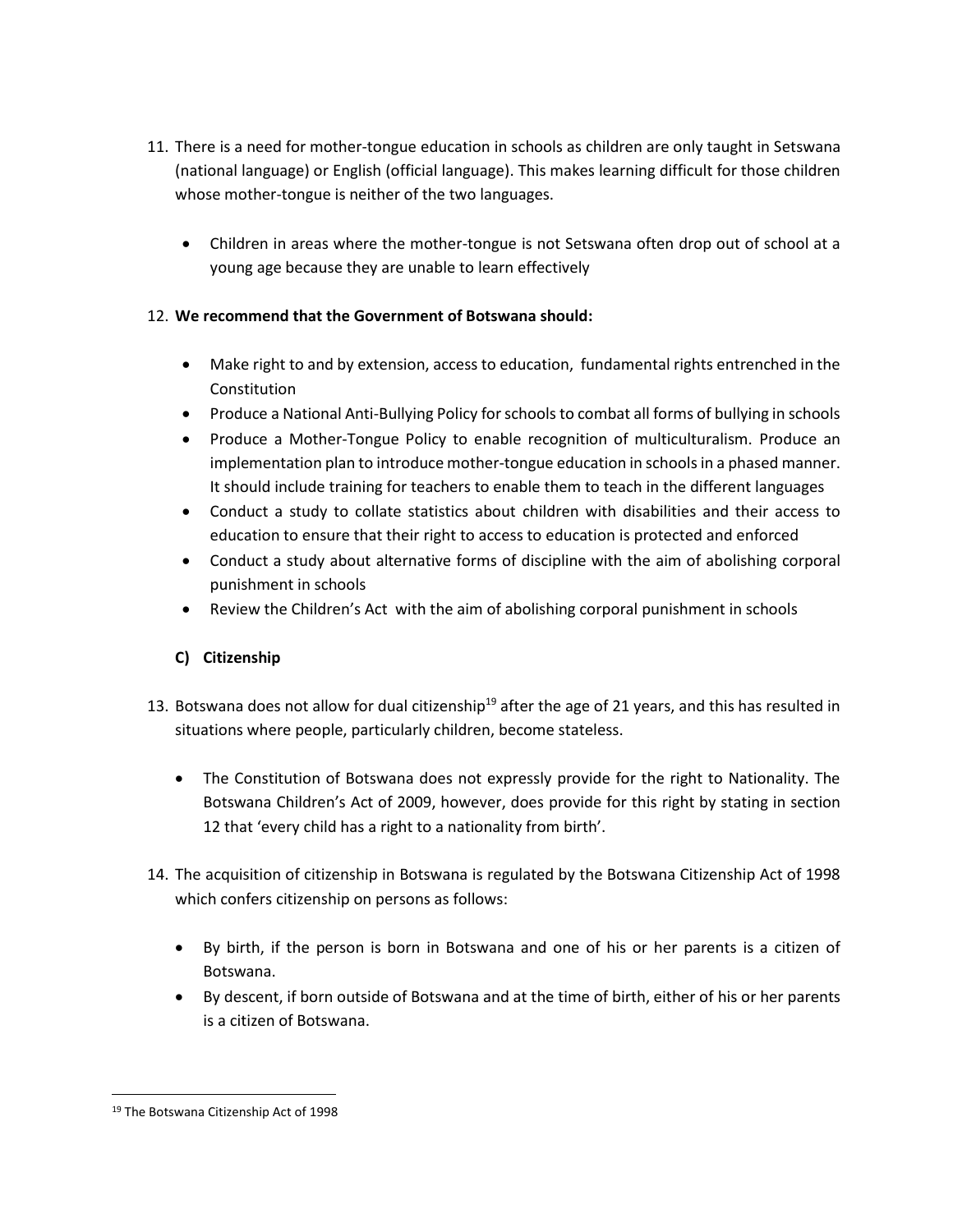- By settlement, if born to a person who has acquired Botswana citizenship due to having lived as a member of a tribe or community or having been customarily accepted as such.
- By adoption, when a child younger than three years is adopted by a Botswana citizen.
- By registration, when the person is a naturalised Botswana citizen or is granted citizenship in recognition of exceptional circumstances.
- By naturalisation, when the person has been resident in Botswana for not less than ten years.
- Dual citizenship is allowed until the age of 21, when the person ceases to be a Botswana citizen.

- Sign and ratify the 1961 Convention on to Reduction of Statelessness to ensure:
	- $\circ$  Development of legislation and regulations which ensure every child's right to a nationality and that no child is born stateless in Botswana;
	- o Universal birth registration for all children born in Botswana, particularly foundlings, those born to migrants and undocumented persons.
- Implement a provision in the law which protects children who are born stateless in the territory, pursuant to Botswana's obligations under article 6 of the Convention on the Rights of the Child and Article 7 of the African Charter on the Rights and Welfare of the Child.
- Domestic law should provide that a child found in the territory of the state shall, in the absence of proof to the contrary, be considered to have been born within that territory to parents of that country's nationality.
- Amend laws restricting acquisition of nationality through adoption to children below three years of age to include all children (under 18 years of age) adopted by Botswana citizens.
- Take all necessary steps to ensure that children are immediately registered at birth.
- Ensure equal access to documents used to prove nationality, e.g birth certificates, and provide for alternative systems to prove identity when these forms of proof are not available or cannot be reasonably obtained.
- Where a refugee acquires the nationality of the state of refuge, he or she should not be required to renounce his or her previous nationality if they are unable to. The nationality of his state of refuge should be considered as the predominant nationality for purposes of diplomatic protection.

# **D) Children's Rights**

- 16. Botswana ratified the Convention on the Rights of the Child (CRC). It was domesticated in the The Children's Act of 2009. There are however provisions in the Act which are not in line with the CRC
	- Corporal Punishment in schools and in homes is not abolished under the Children's Act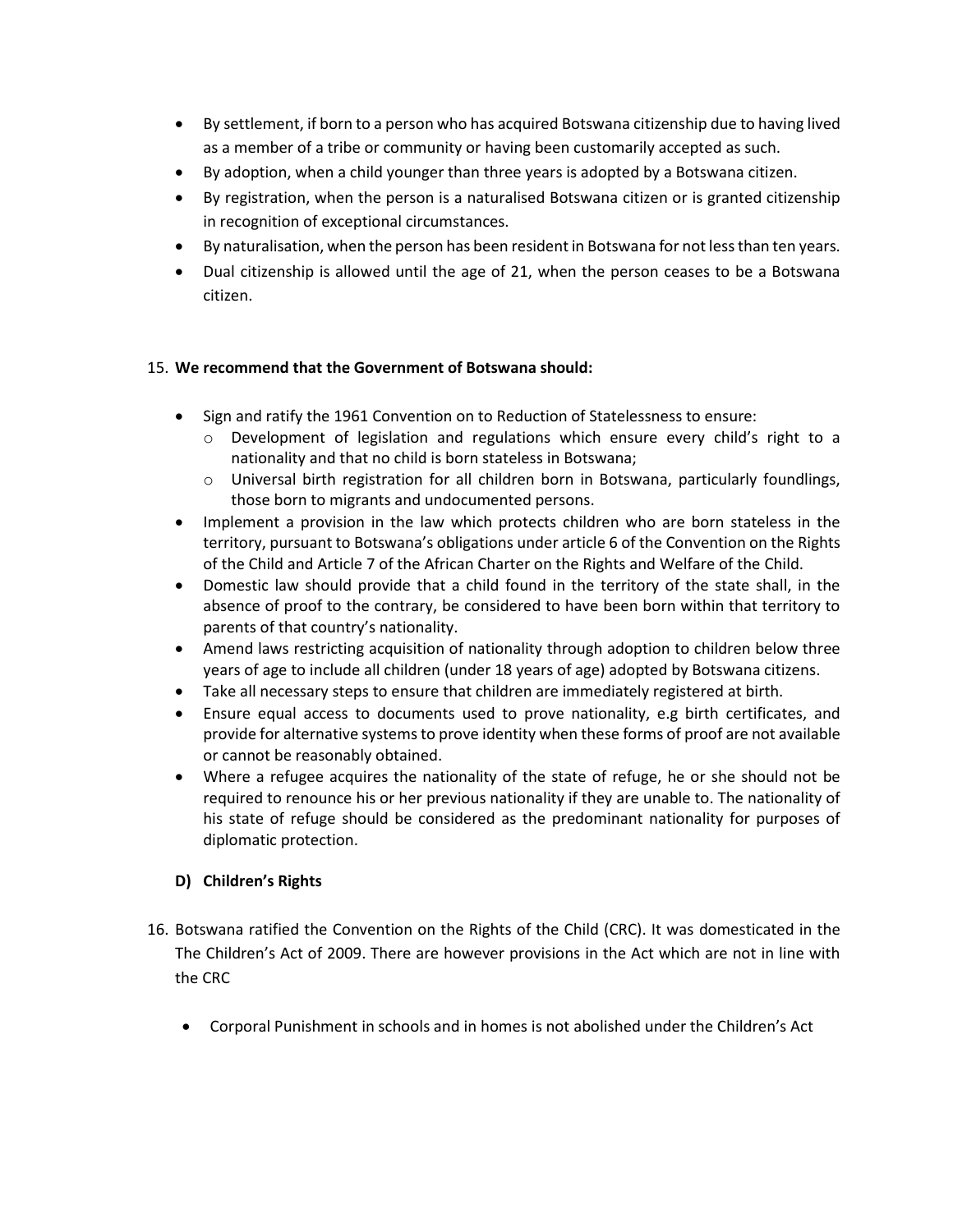- There are reported cases of child labour in certain areas of Botswana,<sup>20</sup> particularly amongst minority ethnic groups of the Baswarwa/San and the Bazezuru
- There are cases of sexual abuse of minors which is contrary to both the CRC and the Children's Act
- There have been cases of reported child marriages, which are also contrary to the Children's Act. $^{21}$
- 17. The Trafficking of Persons Act in Botswana is aimed at combatting the trafficking of children in Botswana
	- To ensure that child trafficking is dealt with effectively there needs to be training of service providers and stakeholders who work in the area of children

- Review the Children's Act to ensure that all of its provisions are in line with the CRC and the African Charter on the Rights and Welfare of the Child
- Train social workers, police, school teachers, the medical profession and caretakers of children, in collaboration with civil society, to capacitate them to effectively implement the Reviewed Children's Act
- Ensure that there is training for service providers and stakeholders on how to address reported cases of child sexual abuse
- Undertake to develop, with civil society, a National Anti-bullying Policy for Schools

# **E) Combatting HIV and AIDS**

 $\overline{\phantom{a}}$ 

- 19. Botswana has taken various measures towards combatting HIV and AIDS. This includes the production of a National Strategy to combat HIV/AIDS.
	- Despite the production of the National Strategy, its implementation needs to be inclusive of all, particularly of key populations including those living with HIV and AIDS, Men who have Sex with Men (MSM), the LGBTIQ community and sex workers
	- There is a need to train service providers on how to assist members of key populations who are vulnerable to contracting HIV/AIDS or those who have contracted HIV/AIDS

<sup>&</sup>lt;sup>20</sup> There have been reported cases of child labour in the Gantsi and Kweneng Districts. These cases have been reported to organisations such as Humana People to People.

<sup>&</sup>lt;sup>21</sup> Although the Botswana Marriage Act of 2001, indicate 18 years as the legal age for marriage; BONELA has so far recorded 3 cases of Batswana girls aged between 10-18 years who have been married off by their parents. All the 3 cases are from the Bazezuru tribe. Child marriages cases are deeply rooted in the religious and cultural norms and practices that do not recognize children's rights. Child Marriages a Problem in Botswana.BONELA Press Statement. 16 June 2015.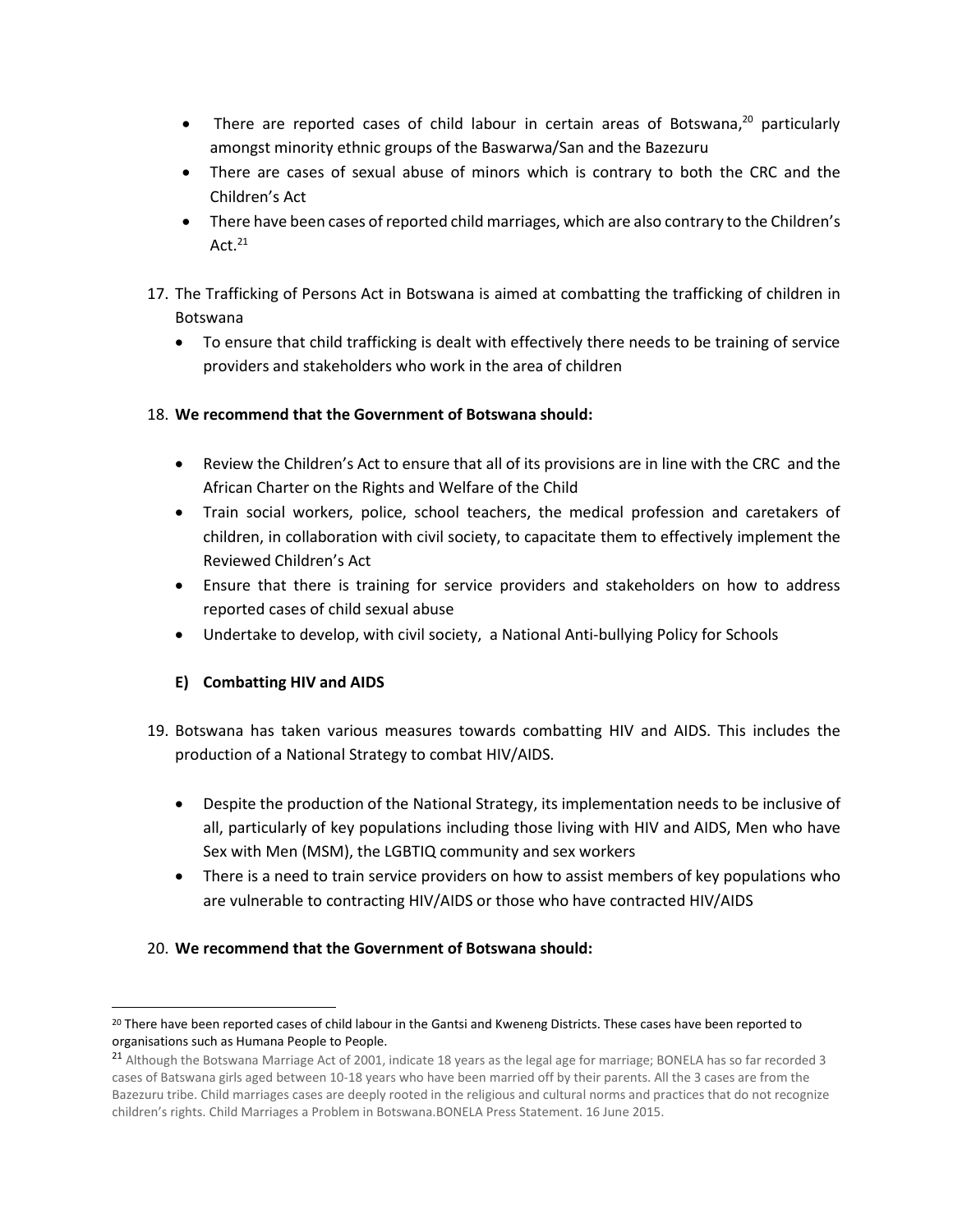•Train service providers on how to assist key populations using a human rights-based approach •Ensure the effective implementation of the National HIV/AIDS Strategy, especially for key populations as they are the most affected by HIV and AIDS

 Seek assistance from other stakeholders, including civil society, on the implementation of the national HIV/AIDS strategy as this will ensure that a wider range of the population is reached

### **F) Gender**

- 21. Botswana signed and acceded to the Revised SADC Protocol on Gender and Development on 10 May 2017.<sup>22</sup>
	- Botswana encourages the promotion and protection of women's rights in Botswana, however over the years there has been an increase in gender-based violence in Botswana<sup>23</sup>
	- Marital rape is not illegal in Botswana. This probably leads to other forms of domestic violence not being reported.
	- Service providers, such as the police, are not trained how to assist women who report cases of gender-based violence. This discourages reporting of cases.
	- There are not enough women's shelters in Botswana where survivors of gender-based violence can go for assistance
	- Despite having the Domestic Violence  $Act^{24}$ , there is not enough awareness-raising about the Act and the steps survivors of gender-based violence can take to seek justice
	- Despite the opportunities women have for political participation, there are not enough women who are actively involved in the political landscape of the country<sup>25</sup>

#### 22. **We recommend that the Government of Botswana should:**

- Encourage and promote the political participation of women through consultative dialogue about electoral reform
- Ensure the training of police officers and other stakeholders of how to handle reported cases of gender-based violence
- Build shelters of refuge for survivors of gender-based violence
- Criminalise marital rape

 $\overline{a}$ 

 Develop, in consultation with civil society, public awareness about the Domestic Violence Act

<sup>22</sup> https://www.sadc.int/news-events/news/botswana-signs-revised-sadc-protocol-gender-and-development/

<sup>23</sup> In 2015 Gender Based Violence stood at 67% in Botswana. [http://www.dailynews.gov.bw/news-details.php?nid=2781.](http://www.dailynews.gov.bw/news-details.php?nid=2781) <sup>24</sup> Domestic Violence Act of 2008

<sup>&</sup>lt;sup>25</sup> Botswana fared badly on women empowerment especially in political leadership. SADC Programme Officer for Research, Gender Unit Monitoring and Evaluation Elizabeth Kakukuru. August 2015. http://www.thepatriot.co.bw/news/item/1320 botswana-trailing-behind-on-women-in-politics.html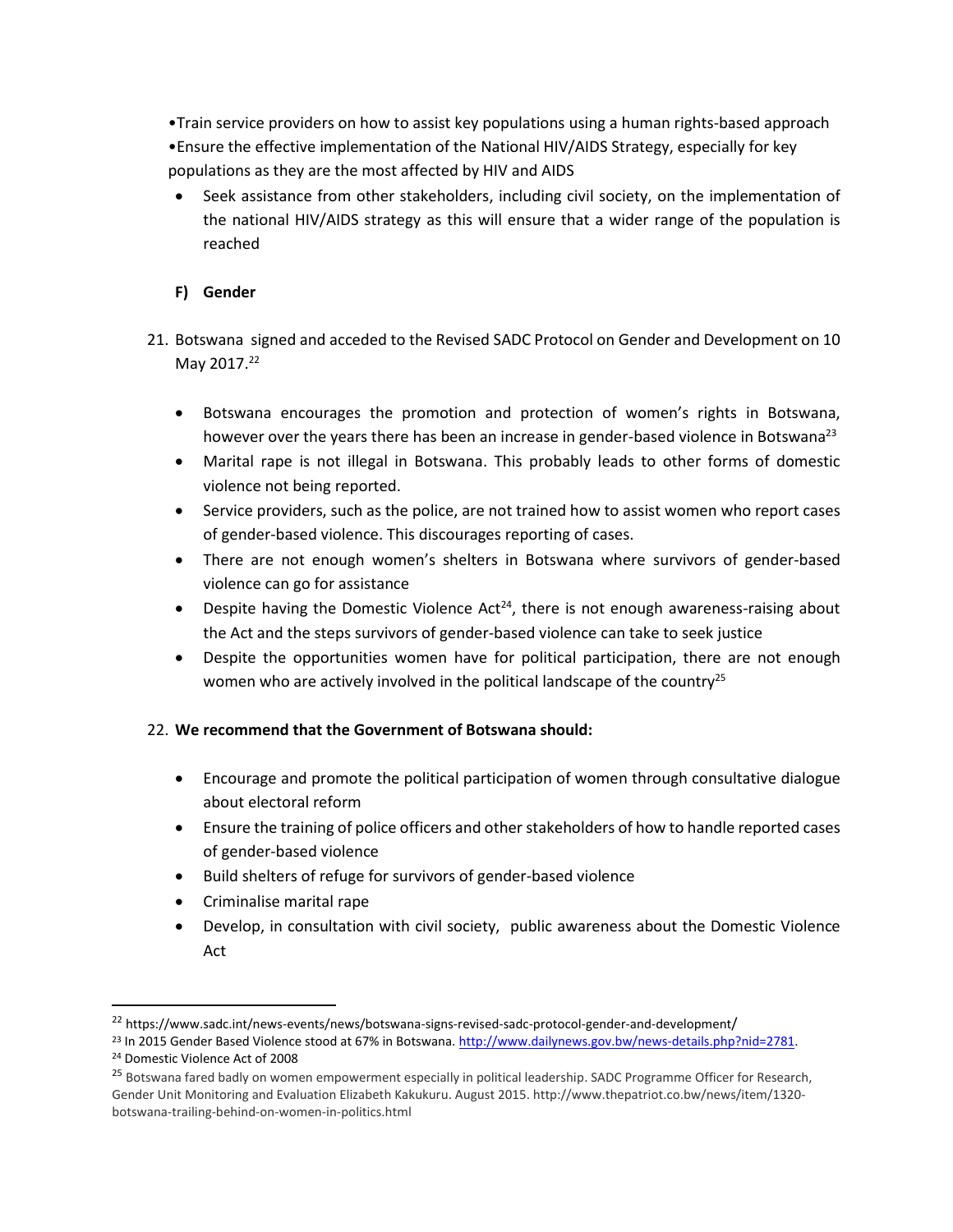Domesticate the Revised SADC Protocol on Gender and Development to ensure that the provisions in the Protocol are legally binding and are implemented

### **G) Poverty Alleviation**

- 23. Botswana has various programmes, including a national strategy<sup>26</sup>, intended to alleviate poverty  $27$ , but they do not provide sustainable solutions to poverty alleviation
	- There is little public awareness about the National Poverty Strategy.
	- Civil society is not included in the implementation of the National Strategy as well as in the implementation of existent programmes

### 24. **We recommend that the Government of Botswana should:**

- Increase awareness, through engagement with civil society and other sectors, about the National Poverty Strategy and the programmes being implemented
- Review, in consultation with civil society and the private sector, the current National Poverty Strategy with a view to amend it to include long-term solutions to poverty alleviation
- Include civil society in all programmes and efforts dedicated to poverty alleviation, including the implementation of the Sustainable Development Goals (SGDs)<sup>28</sup>

### **H) National Human Rights Institution**

- 25. During the 2013 Second Cycle of the UPR, Botswana accepted the recommendation to establish a National Human Rights Institution (NHRI). Botswana decided to establish a hybrid NHRI by broadening the current mandate of the Office of the Ombudsman, to include human rights. The requisite process of amending the Ombudsman Act<sup>29</sup>, has been ongoing since October 2014<sup>30</sup>.
	- The Office of the Ombudsman is currently located under Office of the President. Its mandate is limited to issues of administration of justice. It is not clear if it will be possible for full compliance with the Paris Principles, once it becomes a hybrid NHRI, under the Office of the President.

l

<sup>26</sup> Botswana National Poverty Strategy

<sup>&</sup>lt;sup>27</sup> These programmes include Ipelegeng, the provision of blankets and food baskets

<sup>28</sup> United Nations Sustainable Development Goals

<sup>29</sup> Ombudsman Act 5 of 1995

<sup>&</sup>lt;sup>30</sup> Amendment of the Ombudsman Act has been ongoing since 2014 and to this day not much has been done by the Office of the Ombudsman on issues related to human rights. The human rights mandate currently sits under Office of the President (at the Human Rights Unit). This has caused numerous problems as one does not know which institution to approach on human rights related issues.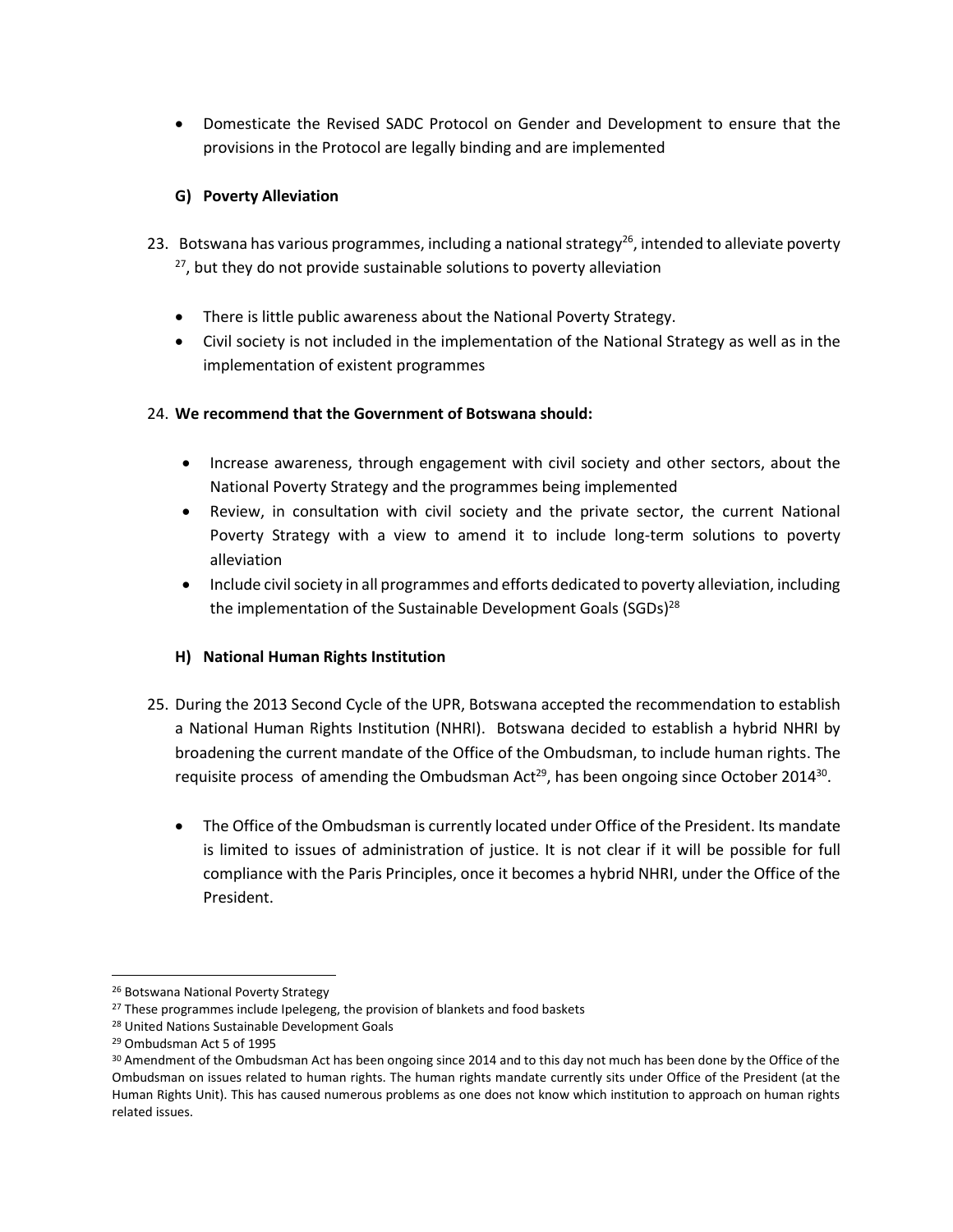- The Office of the Ombudsman has previously been slow at resolving cases; it's mandate and work are not well understood by the public; and its independence is questioned due to it being located under the Office of the President. Consequently, there are concerns about its capacity and ability to effectively handle both issues of administration of justice and human rights
- There is a need for human rights education and awareness-raising in Botswana. The NHRI should focus on educating the public about human rights and remedial action to protect rights

- Ensure that the Office of the Ombudsman, as a National Human Rights Institution (NHRI) is independent and adheres to the Paris Principles
- Ensure that the Office of the Ombudsman is equipped with the necessary resources to effectively conduct its human rights mandate. This includes adequate resources for public education about its new mandate
- Consider the development, through consultation with parliamentarians, civil society and the private sector, of a national budget allocation for effective promotion and protection of human rights (including access to health, children's rights, disability rights, education, employment, poverty eradication).
- Ensure that the amendment of the Ombudsman Act proceeds swiftly so that the office can operate with its expanded mandate to enable the public to be assisted through protection of their human rights
- Provide a timeframe and budget for the completion of the production of the Comprehensive Human Rights Strategy linked to national development priorities (CHRSNAP) which was accepted at the 2013 Second Cycle UPR and Government's commitment stated by President Khama in November 2014**.** The Strategy will assist the Office of the Ombudsman to ensure that it focuses on a bottom-up, participatory, consultative and people-centred approach to human rights<sup>31</sup>. The Strategy will also ensure that the Office of the Ombudsman prioritises human rights issues based on the lived experiences of the people.
- Promote human rights education and awareness-raising for the public, including schools, through government ministries and other bodies.

# **I) Indigenous Peoples**

 $\overline{\phantom{a}}$ 

27. The CKGR NGO Coalition (the Secretariat of which is DITSHWANELO) has been engaged in facilitating constructive engagement between the selected representatives of former and current residents of the Central Kalahari Game Reserve (CKGR) since 2006. In 2010, the Coalition

<sup>31</sup> Comprehensive Human Rights Strategy is a bottom-up approach to human rights and is linked to national development priorities such as NDP10, NDP11, Vision 2016, Vision 2036 ,national policies and strategies i.e. poverty eradication and HIV/AIDS.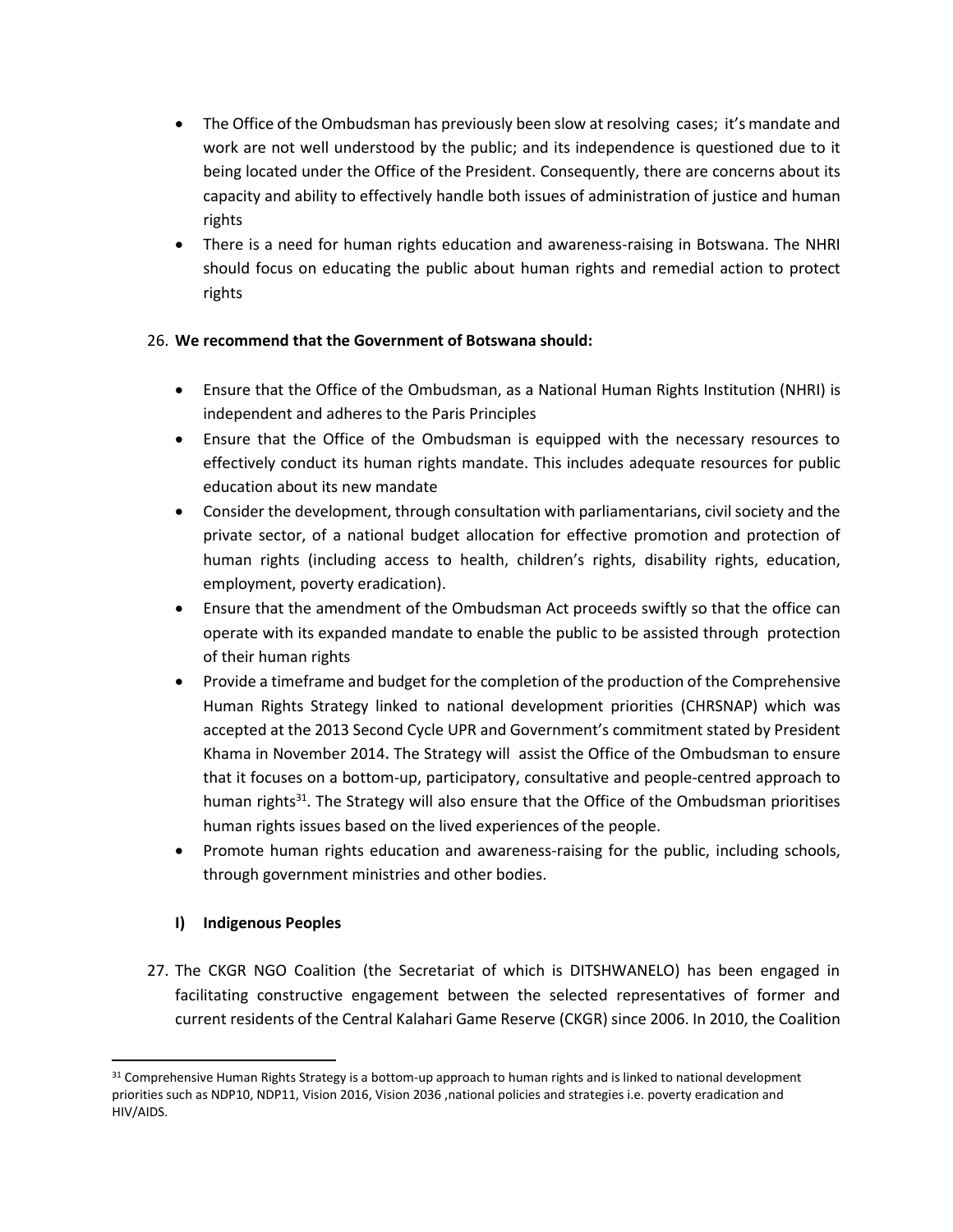facilitated the beginning of a mapping exercise process of different areas inside the CKGR, aimed at the production of a community-based land use management plans, in active consultation with the communities, based on their indigenous knowledge systems. The communities actively participate in the process. It recognises the potential of this process for land use and for the creation of sustainable income generation and equitable participation in developmental processes. The plan will be required to address Government policies for the conservation of the CKGR biodiversity and wildlife resources as part of a formally protected area and wise management as well as development of the CKGR, as a pristine ecosystem and internationally renowned wilderness and tourism resource. The Government of Botswana has enabled the CKGR NGO Coalition to facilitate this process by providing the requisite entry permits to the CKGR, whenever they are required. The Government has also expressed its commitment to finding an amicable solution to the CKGR issue, through working with local stakeholders. The outcome document will be a basis of the continued constructive talks between the Government and the current and former residents of the CKGR.

28. The Special Rapporteur on the situation of human rights and fundamental freedoms of indigenous peoples, Mr James Anaya recommended that the Basarwa and Bakgalgadi communities from the Central Kalahari Game Reserve ... be allowed "to engage in subsistence hunting and gathering in accordance with traditional practices ..."32.

#### 29. **We recommend that the Government of Botswana should:**

- Recognise the indigenous knowledge systems of the Basarwa/San which support the sustainable use of the environment, including traditional hunting and gathering practices
- Adopt the Natural Resources Management Plans based on consultative and participatory engagement with the CKGR communities who are working constructively with civil society
- Strengthen constructive dialogue with the CKGR NGO Coalition, comprising local civil society organization working with the CKGR communities, and with the CKGR communities
- Review the hunting ban with a view to its removal as hunting is important for the livelihood of the Basarwa/San community

### **J) Governance**

30. Botswana has been labelled an exemplary country in terms of good governance on the African continent. There are several institutions established to ensure transparency and good governance.

 $\overline{a}$ 

<sup>32</sup> A/HRC/15/37/Add.2 para 97.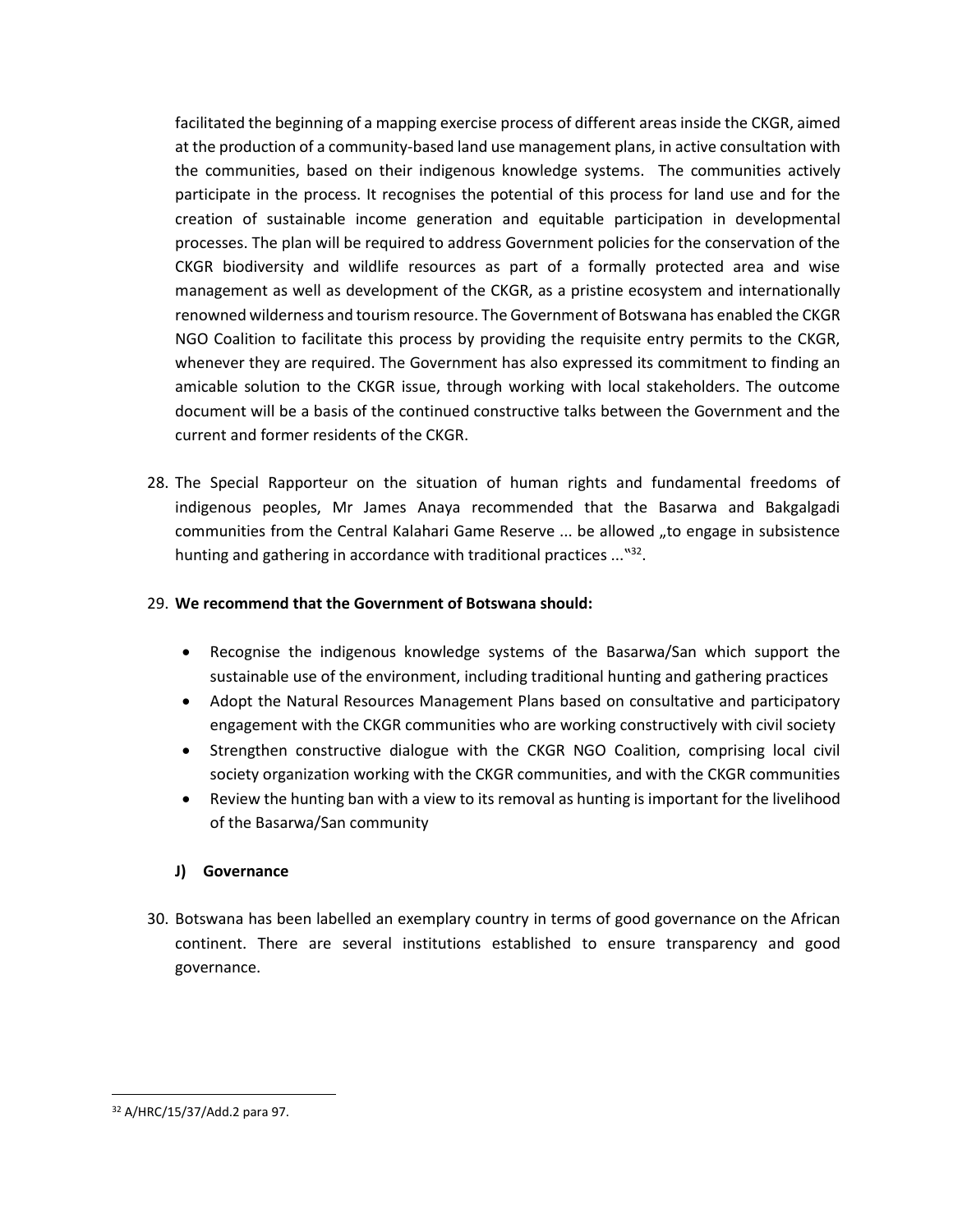- There is a need to ensure that the governance of the country is inclusive of the citizens and allows for their participation in all spheres. This includes decision-making in the democratic processes of the country<sup>33</sup>.
- Civil Society should be involved in the policy and legislation-making processes of the government
- The public should have access to services provided by government and this includes information on how to access these services by the public
- The environment in Botswana should be one where there is transparency from the government, Parliament and parastatals

- Adopt access to information legislation
- Create a legal framework for the transparent management of public resources with adequate monitoring mechanisms to assess compliance with the UN Convention Against Corruption.

• Simplify the procedures for access to services, such as applications for birth certificates, for the public and provide accessible information

•Include civil society in the formation and implementation of policies and legislation

 Allow for a review of the Constitution of Botswana to include social, economi and cultureal rights

# **K) Civil Society Space**

32. There is shrinking space for civil society participation in democratic governance due to factors including lack of resources (both financial and human resources), of effective coordination, and constructive collaboration with the government

It must be noted that for the first time in preparation for the UPR, the Government requested the UPR NGO Working Group to facilitate the three civil society consultations held in December 2016 and May 2017, in preparation for the Third Cycle UPR 2018.<sup>34</sup>

- Commit a budget allocation for all civil society sectors in order to strengthen civil society and to enhance its role in working with the government.
- Financially enable civil society participation in public consultations concerning formation and implementation of policies, legislation and programmes

 $\overline{\phantom{a}}$ 33 Electoral Voting Machines in Botswana http://www.mmegi.bw/index.php?aid=61899&dir=2016/july/29.

<sup>&</sup>lt;sup>34</sup> List of NGOs in consultations are listed in Annex 2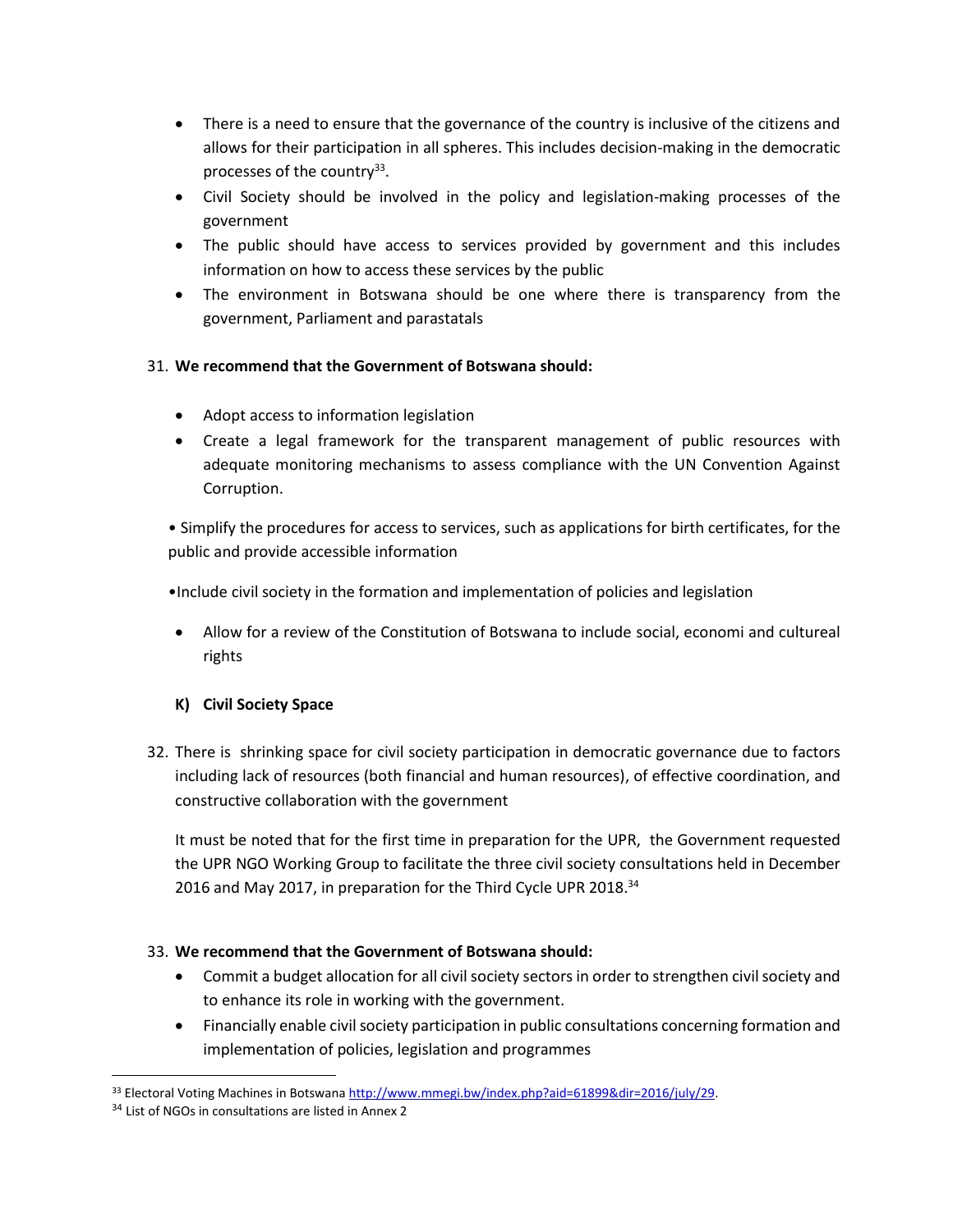• Include civil society in all fora related to the protection and promotion of human rights

# **L) Freedom of Information and Access to Information**

- There is currently no law regulating access to information . The Freedom of Information Bill was presented to Parliament (2010) by then leader of opposition, Dumelang Saleshando. <sup>35</sup> Neither the Freedom of Information Bill nor Declaration of Assets and Liabilities Bill were passed as parliament was told that the government was already working on them.<sup>36</sup> Lack of legislated access to information limits ability to hold elected leaders and Government accountable.
- **We recommend that the Government of Botswana should:**
- Provide an update about the production process of the Freedom of Information Act and the Declaration of Assets and Liabilities Act.
- Create an environment where freedom of information and access to information are valued as a fundamental human right

# **M) Access to justice**

- 34. Botswana has a a Legal Aid Botswana Programme<sup>37</sup> which aims to promote access to justice in Botswana.
	- Legal Aid Botswana has offices in Gaborone, Tsabong, Muan and Francistown, but not in other areas in Botswana
	- The Legal Aid Botswana Offices are understaffed and often take time to assist clients
	- Legal Aid Botswana only works on civiland not criminal matters
	- Some Batswana are not aware of Legal Aid Botswana, the locations of the various offices and how Legal Aid Botswana is meant to assist them

### 35. **We recommend that the Government of Botswana should:**

- Raise awareness about Legal Aid Botswana, its mandate, the locations and how Batswana can benefit from it
- Increase the number of staff members working for Legal Aid Botswana
- Increase the number and spread of Legal Aid offices to facilitate access to justice for those who cannot afford to pay for legal assistance

<sup>&</sup>lt;sup>35</sup> The Bill was turned down by the ruling party. http://allafrica.com/stories/201505190847.html.

<sup>&</sup>lt;sup>36</sup> MP for Selebi Phikwe West, Mr Dithapelo Keorapetse. Botswana Daily News, 12 February 2017.

http://www.dailynews.gov.bw/news-details.php?nid=33951

<sup>&</sup>lt;sup>37</sup> Legal Aid Botswana is a permanent independent public entity to be known as Legal Aid Botswana to provide state funded legal aid to indigents in Botswana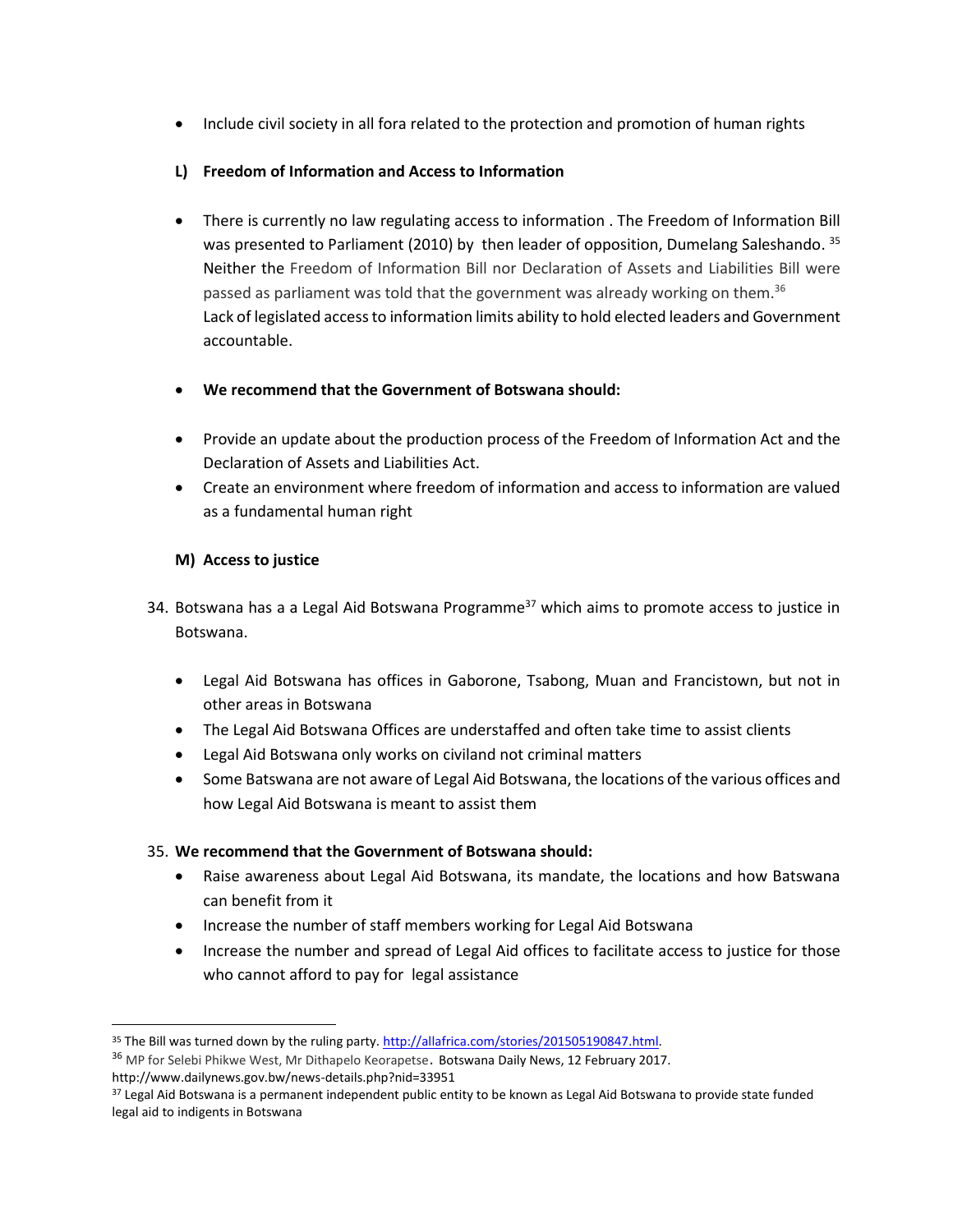Expand its mandate to include criminal matters

# **N) "Botho" and Social Cohesion**

- 36. Botswana is a country built on the value of "botho"<sup>38</sup> and social cohesion. During its fifty (50) years of independence, Botswana has always encouraged social cohesion and "botho" as being fundamental to human rights $39$ 
	- There has been an emergence of religious churches which are not tolerant about certain rights, such as Sexual Orientation and Gender Identity rights. These churches promote the discrimination and sometimes the persecution of sexual minorities
	- There is the emergence of non-tolerance for the elderly, with caregivers abusing the elderly and often stealing the benefits which are due to them i.e. their pension money
	- There has been an increase in youth unemployment<sup>40</sup> over the past few years, despite most Batswana having access to funding for tertiary education

### 37. **We recommend that the government of Botswana:**

- Increase the amount of the old age pension to P300 (27 Euros) a month as the cost of living continues to increase
- Take steps, including involving the private sector, to decrease youth unemployment and include the youth in activities related to social cohesion and governance
- Review legislation for the registration of societies and churches to ensure strict adherence to human rights standards of non-discrimination

### **O) Sexual Orientation and Gender Identity**

38. Botswana has not decriminalised same sex relations in the country. LeGaBiBo $41$  was registered after a lengthy court case.<sup>42</sup> The Employment Act<sup>43</sup> was amended to include non-discrimination based on sexual orientation in the work place

<sup>38</sup> Botho is an example of a social contract of mutual respect, responsibility and accountability that members of society have toward each other and defines a process for earning respect by first giving it, and to gain empowerment by empowering others.". UBotho. University of Botswana, School of Graduate Studies. http://www.ub.bw/home/ac/1/fac/14/school-ofgraduate-studies/

<sup>&</sup>lt;sup>39</sup> These are also found in Vision 2016

<sup>40</sup> Youth Unemployment in Botswana is at 33.9%[. https://tradingeconomics.com/botswana/unemployment-youth-total](https://tradingeconomics.com/botswana/unemployment-youth-total-percent-of-total-labor-force-ages-15-24-wb-data.html)[percent-of-total-labor-force-ages-15-24-wb-data.html.](https://tradingeconomics.com/botswana/unemployment-youth-total-percent-of-total-labor-force-ages-15-24-wb-data.html) 

 $41$  Lesbians, Gays and Bisexuals of Botswana is a member of the UPR NGO Working Group

<sup>&</sup>lt;sup>42</sup> Universal Periodic Review (UPR) NGO Working Group Congratulates LeGaBiBo on landmark win. 18 March 2016.